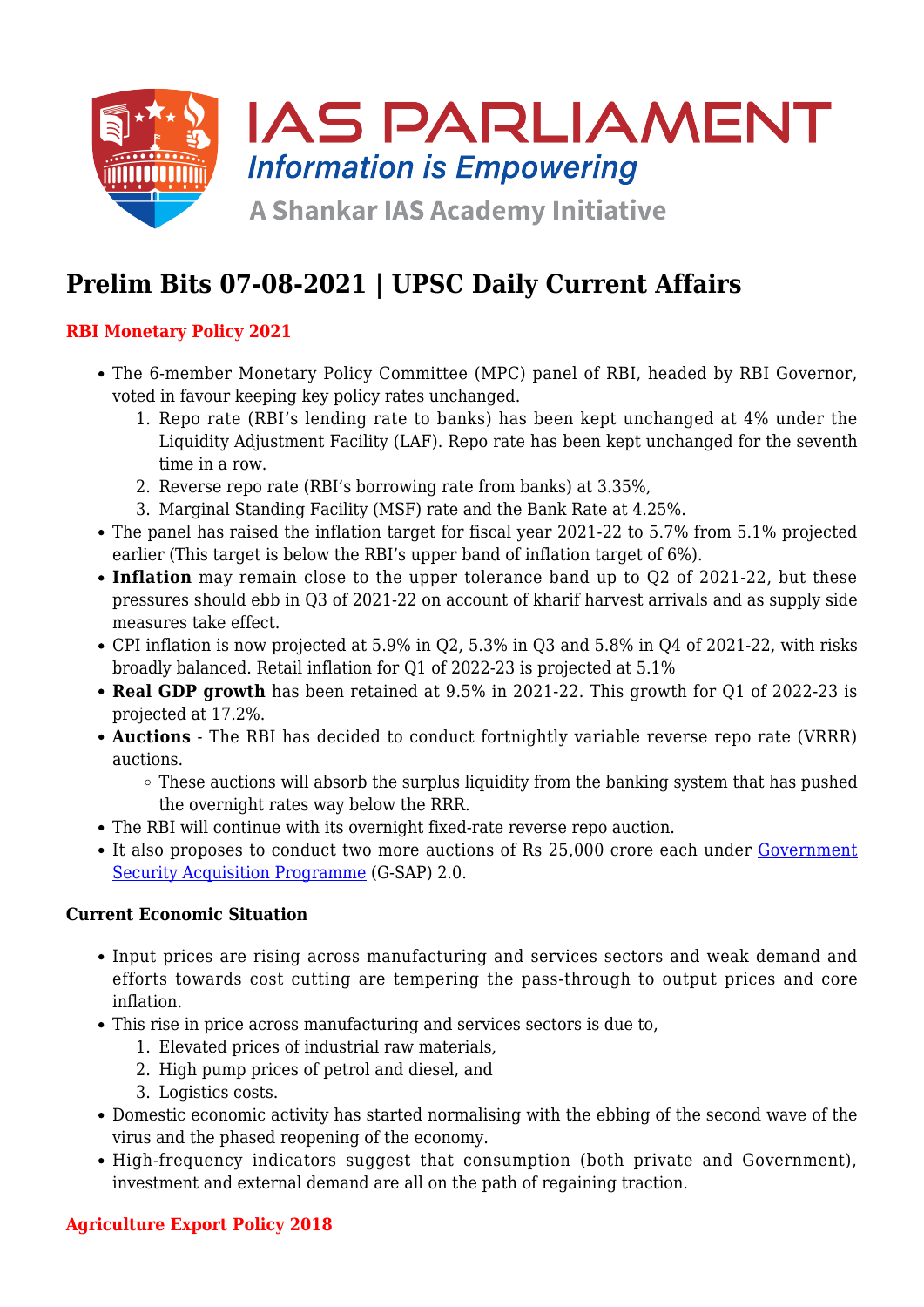- This Policy was framed with a focus on agriculture export oriented production, export promotion, better farmer realization and synchronization within policies and programmes of Indian Government.
- The Central Government has notified the guidelines of the Central Sector Scheme for implementation of Agriculture Export Policy in 2020.
- The Policy aims to **double agricultural exports** from present value to ~US\$ 60+ Billion by 2022 and reach US\$ 100 Billion after that.
- It aims to diversify the export basket, destinations and boost high value and value added agricultural exports **including the perishables**.
- **Strategic Recommendations** Structural changes required to boost agricultural exports include general and commodity specific measures.
- Presence of robust infrastructure like Mega Food Parks, state-of-the-art testing laboratories and Integrated Cold Chains is critical component of a strong agricultural value chain.
- This involves pre-harvest and post-harvest handling facilities, storage & distribution, processing facilities, roads and world class exit point infrastructure at ports facilitating swift trade.
- Greater involvement of State Governments in Agriculture Exports
- **Operational Recommendations** Involvement of small and medium farmers for entire value chain as group enterprises within cluster of villages at the block level for select produces.
- Marketing and promotion of 'Brand India'. Attract private investments in export oriented activities and infrastructure.
- Agricultural R&D led by private industry along with higher infrastructure spends by the government will boost agricultural exports.
- Entrepreneurs to be supported to start a new Agri export venture during their initial period of establishment by the Agri-start-up fund.

#### **Fourth Sero Survey**

- This survey conducted across India found that on an average 67.6% of the population has been infected i.e. **seroprevalence.** Over 25% of people have been vaccinated with one dose.
- **Not a representative survey** Scientists from ICMR have clarified that this survey is not representative of the whole country.
- They have called for state level, preferably district level, surveys across the country using standardised methodology. But conducting the district level survey is not feasible during a pandemic period.
- **Anti-bodies Unknown** It is not known for how long the antibodies last either after infection or vaccination (i.e., induced immunity).
- Tests employed in the surveys only identify antibodies to two viral proteins (nucleocapsid and spike) but do not measure the ability of those antibodies to neutralise the virus.
- However, some protection is likely from the non-Spike-directed immune defences, if not the spike protein-directed immune defences.
- Some of those who tested positive for antibodies, especially children, may have cross-reactive antibodies generated by other corona viruses.
- We may also have 'false negatives' of persons in whom antibody levels may have fallen some months after infection but still may have immunity from memory T cells and other forms of cellular immunity.
- Studies have shown a diminished neutralisation efficacy of antibodies produced by previous infections against the Delta variant.
- So, definitive conclusions about individual or herd immunity should not be drawn from antibody surveys.
- By adopting strong containment measures everywhere, the susceptible persons can be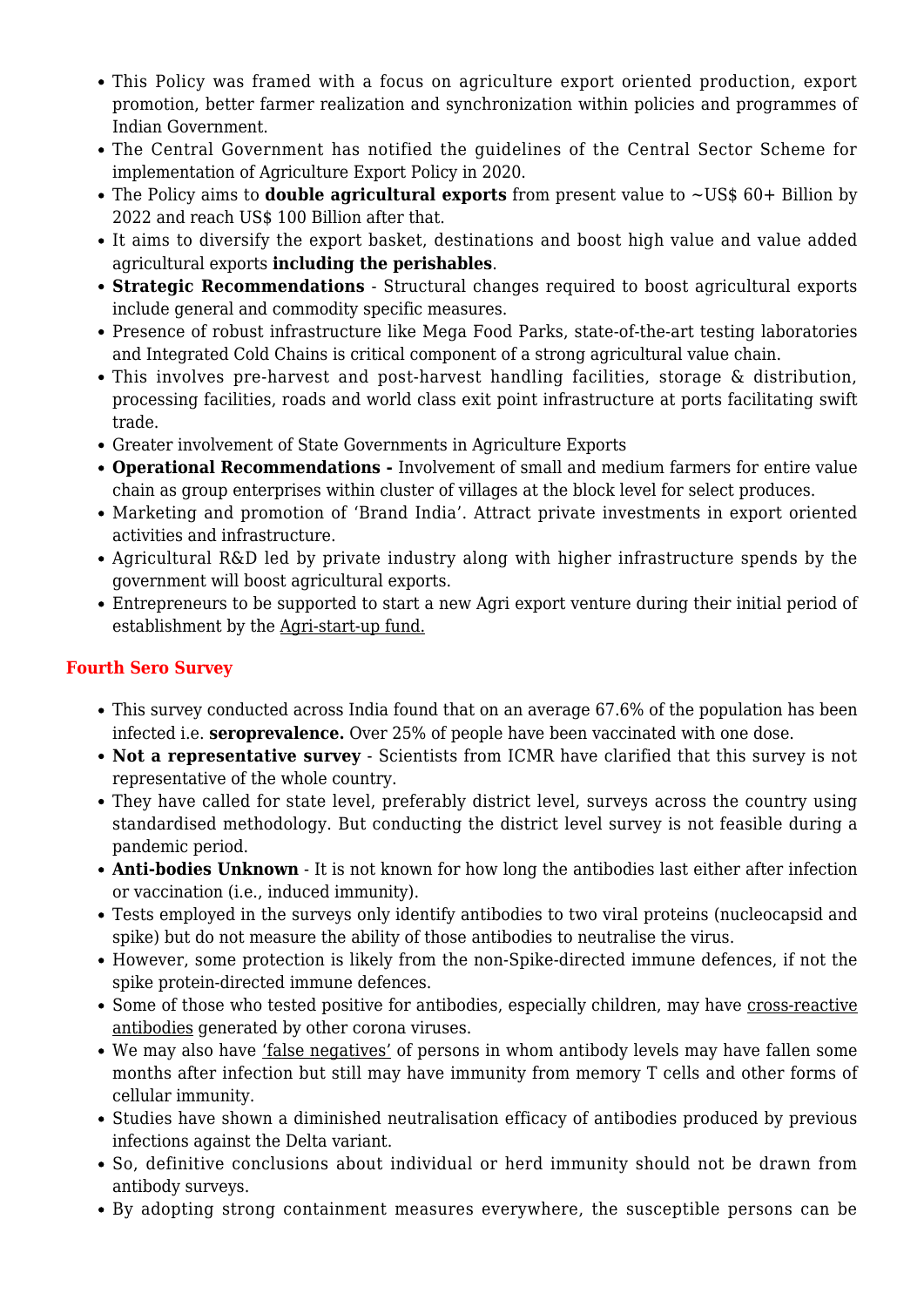protected against current and new variants.

#### **Waning of Antibodies**

- People who were infected early during the pandemic would have a greater chance of testing negative during surveys due to the waning of antibodies over time.
- The time taken for such disappearance varies between 3 and 6 months.
- There would be a great deal of individual variation, based on
	- 1. Dose of viral exposure,
	- 2. Severity of the infection,
	- 3. Nature of the variant,
	- 4. Age of the infected person,
	- 5. Associated health conditions and
	- 6. Use of steroids or other immunosuppressive drugs for treatment during the illness.

### **Cyclones over Arabian Sea More Frequent - IMD Study**

- IMD Study based on 50-year dataset (1970-2019) of extreme weather events has shown that there has been an increased occurrence of extreme weather events, including severe cyclonic storms in recent decades.
- There has been a significant rise in mean temperature across the globe, which is expected to trigger more intense meteorological events.
- Analysing the past data of cyclones over the North Indian Ocean (Bay of Bengal and Arabian Sea) during the period 1891–2020 shows that the frequency of extremely severe cyclonic storms has
	- 1. Increased in recent few years over the Arabian Sea since 1990, and
	- 2. Remained the same over the Bay of Bengal.

## **Atlantic Meridional Overturning Circulation (AMOC)**

- This major ocean current, to which also the Gulf stream belongs, may have been losing dynamic stability in the course of the last century.
	- AMOC transports warm water masses from the tropics northward at the ocean surface and cold water southward at the ocean bottom.
- As AMOC influences weather systems worldwide, a potential collapse of this ocean current system could have severe consequences.
- It is known from Earth's paleoclimate proxy records that the AMOC can exhibit a substantially weaker mode of operation (in addition to the currently attained strong mode).
- This **bi-stability** implies that abrupt transitions between the two circulation modes are in principle possible.
- The AMOC is currently at its weakest in more than 1000 years.
- Because the loss of dynamical stability would imply that the AMOC has approached its critical threshold, beyond which a substantial and in practice likely irreversible transition to the weak mode could occur.
- The fingerprints that AMOC left in sea-surface temperature and salinity patterns of the Atlantic ocean also suggests that the AMOC weakening during the last century may be associated with a loss of stability.
- This loss of the dynamic stability is caused due to many factors like global warming; freshwater inflow from the melting of the Greenland ice sheet, melting sea-ice, increasing precipitation and river run-off; etc.
- Freshwater is lighter than saltwater and reduces the tendency of the water to sink from the surface to greater depths, which is one of the drivers of the overturning.